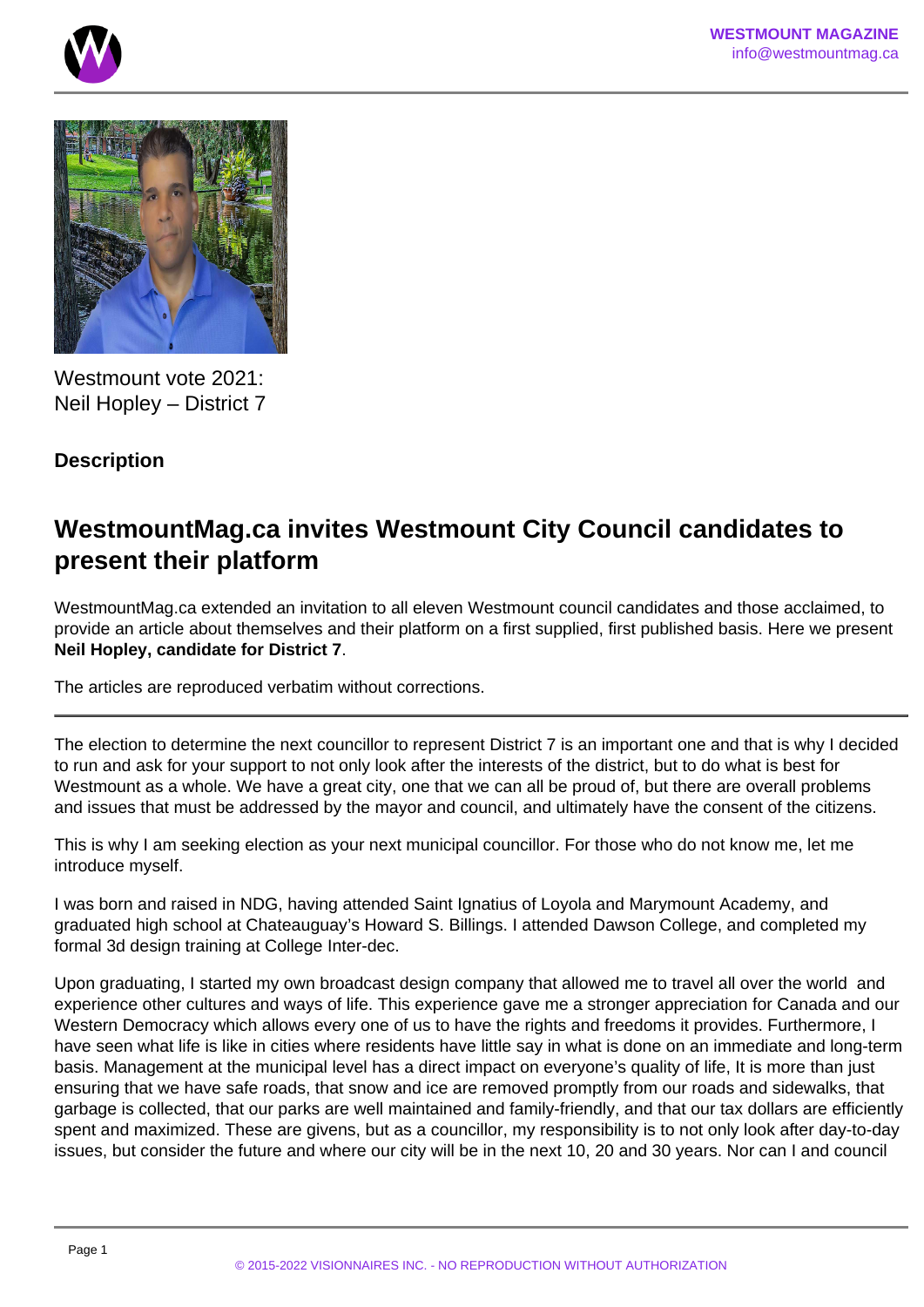

make such decisions alone – they require the consent of the citizens and their participation in the decisionmaking process. If I have the honor of being elected, public consultation is a key component of my vision and I shall do everything possible to expand the role of the public in how our city operates. In my view, it is crucial that the public have a greater say in how things are done in their name – voting every four years is just minimum.

I moved to Westmount in 2009, having purchased a home on Abbott Avenue**,** which was built it 1896**.** It is a solidly-built townhouse and has served my wife and two sons extremely well. I see our house as a reflection of what Westmount is – a Historic city in the heart of the island that is based on solid planning and a desire to ensure that every resident enjoys an excellent quality of life via the services that are provided. I am grateful that Mayor Trenholme in the early 1900s favoured Westmount remaining as an independent municipality and that the residents of our city decided to restore its independence following the forced merger with Montreal, whose impacts we are living with daily. The forced mergers were a disaster and we as citizens, are still paying a high financial price for that, with \$40 million of taxes being sent to the City of Montreal annually.

Many Westmounters appreciate the efforts of former mayors and councillors and of the city staff that have and continue to work hard on a daily basis, but that doesn't mean there is no room for improvement.

One of the biggest issues for most Westmounters such as myself and those that I have spoken with is the potential changes of Westmount Park and the defacing of a historic masterpiece that has been there for well over 100 years. The importance of the park's duck pond, and the romantically designed landscape leaves you feeling as if you've traveled back to early 1900's as you stroll along the winding paths enjoying the fresh air from the abundant trees and vegetation. The landscape designers,Outhet and Manning, being students of the famed architect and designer of New York's Central Park, Mr. Frederick Law Olmsted Sr., adhered to much of his teachings for the landscape of Westmount Park. This historic connection to the famed architect of Central Park only adds to the importance of preserving its heritage.

The future of this park is so important to me that I would reject any and all plans to deface it in any way. What does need to happen is replacing the degraded plumbing and repairing areas that have been neglected over the many years of not maintaining it properly.

Next there are the roads and most important, the Lanes in District 7, which are beyond repair at this point. I've posted dozens of photos on the Westmount District 7 Facebook page that clearly illustrate the sad state of our lanes with patch up job after patch up job. This clearly needs to be completely torn up and repaved properly. I've heard numerous stories of seniors falling due to the state of our roads and sidewalks here – this must be addressed immediately.

The famous sound barrier is an issue we've all been hearing about decades now, it is our version of the Cavendish Blvd. extension plan. When my family moved here in 2009 and in the years since then, we've heard all about how there will be a sound barrier erected along the train tracks. Yet somehow the answer as to why nothing has happened has always been "we're in court over it." We all understand how the wheels of justice can be slow, but the situation has reached a critical point, a tipping point you might say, in which the quality of life for many residents has been impacted far too long. We need to find a solution and rapidly. If it cannot be done via regular channels, we will have to find a "made in Westmount solution." But whatever happens, let's be clear and honest about where the situation stands and what our options are. Our citizens deserve nothing less.

There is much to be done to improve the quality of life in Westmount and that is why I am seeking this public servant position. I do not claim to have all the answers, but I know that when Westmounters combine their collective wisdom to a problem, solutions are found and acted upon. If elected, I would be your councillor, and my actions would reflect your wishes and desires and your suggestions would be most welcome, as would hearing about your problems and finding ways to resolve them via the city.

I would propose the creation of a District 7 citizens committee that would meet in-person and have a social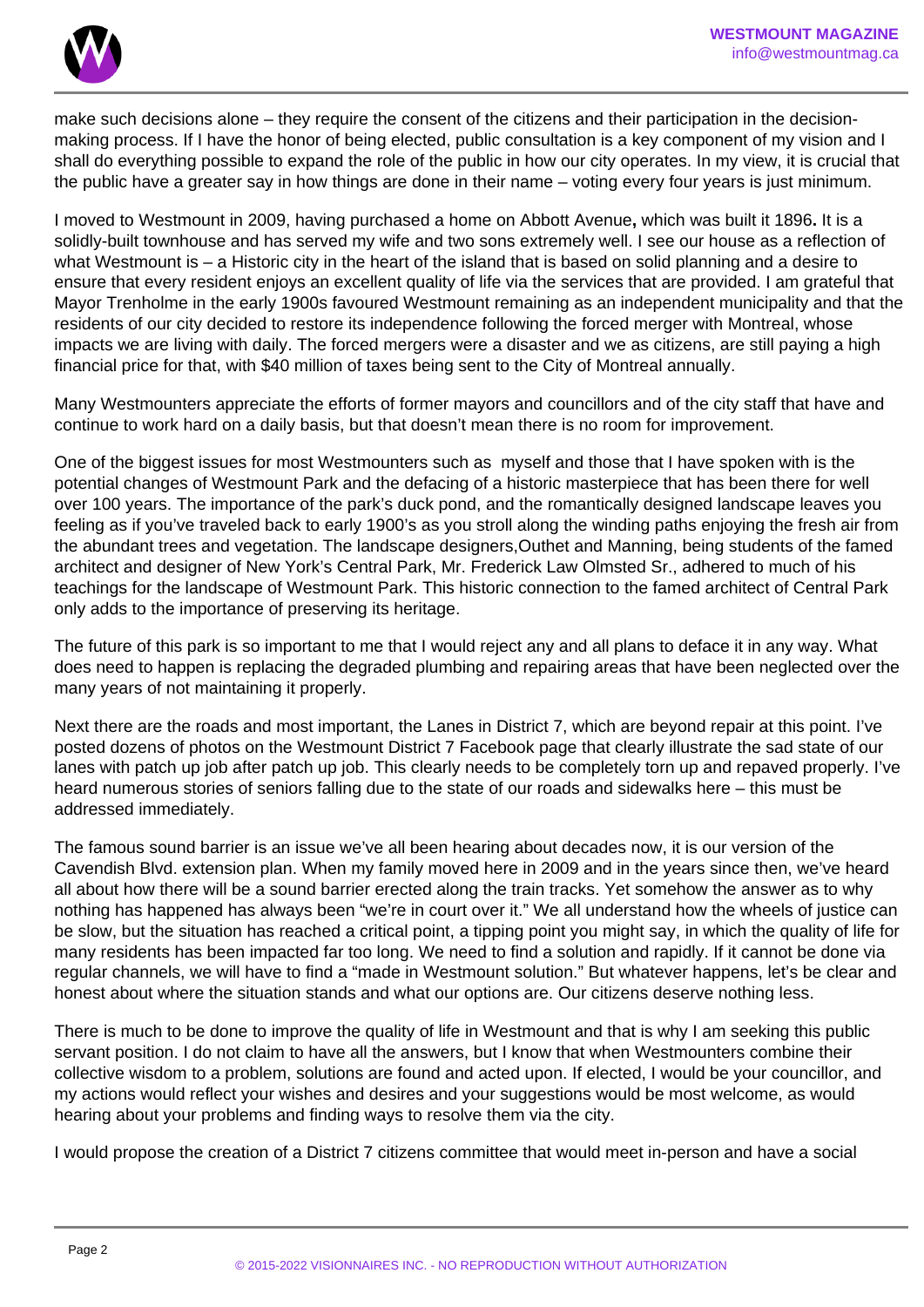media component to hear from everyone. An informed public is an active public that can make the proper decisions. I want to preserve what is working well and improve and repair what needs to be reformed and spruced up.

Matt Aronson, my opponent, has said he wants to continue with the legacy of our predecessor. While I appreciate that Matt is running and cares about our community, from that standpoint alone, I fear nothing will happen in our District 7 that will benefit our needs, mainly roads, lanes, and sound barrier, which is why I decided to run in the first place.

The election is taking place on November 7 and throughout the campaign, I have had the privilege of meeting many of you and learning more about our community. You have provided me with many insights and concerns that need to be acted upon. We can make a difference as a community, and I have learned just how important our city is to you.

As the day of the vote approaches, I should like to hear more of your concerns. I can be reached at the [Westmount District 7 Facebook page](https://www.facebook.com/groups/westmountdistrict7) and by email at [nhopley@protonmail.com](mailto:nhopley@protonmail.com)

If you truly desire change then you need to vote for change. If you can support my campaign, that would be greatly appreciated, but whoever you choose to vote for, I urge you to cast your ballot.

Neil Hopley

Image: courtesy of Neil Hopley

Read other candidate platforms

**Category**